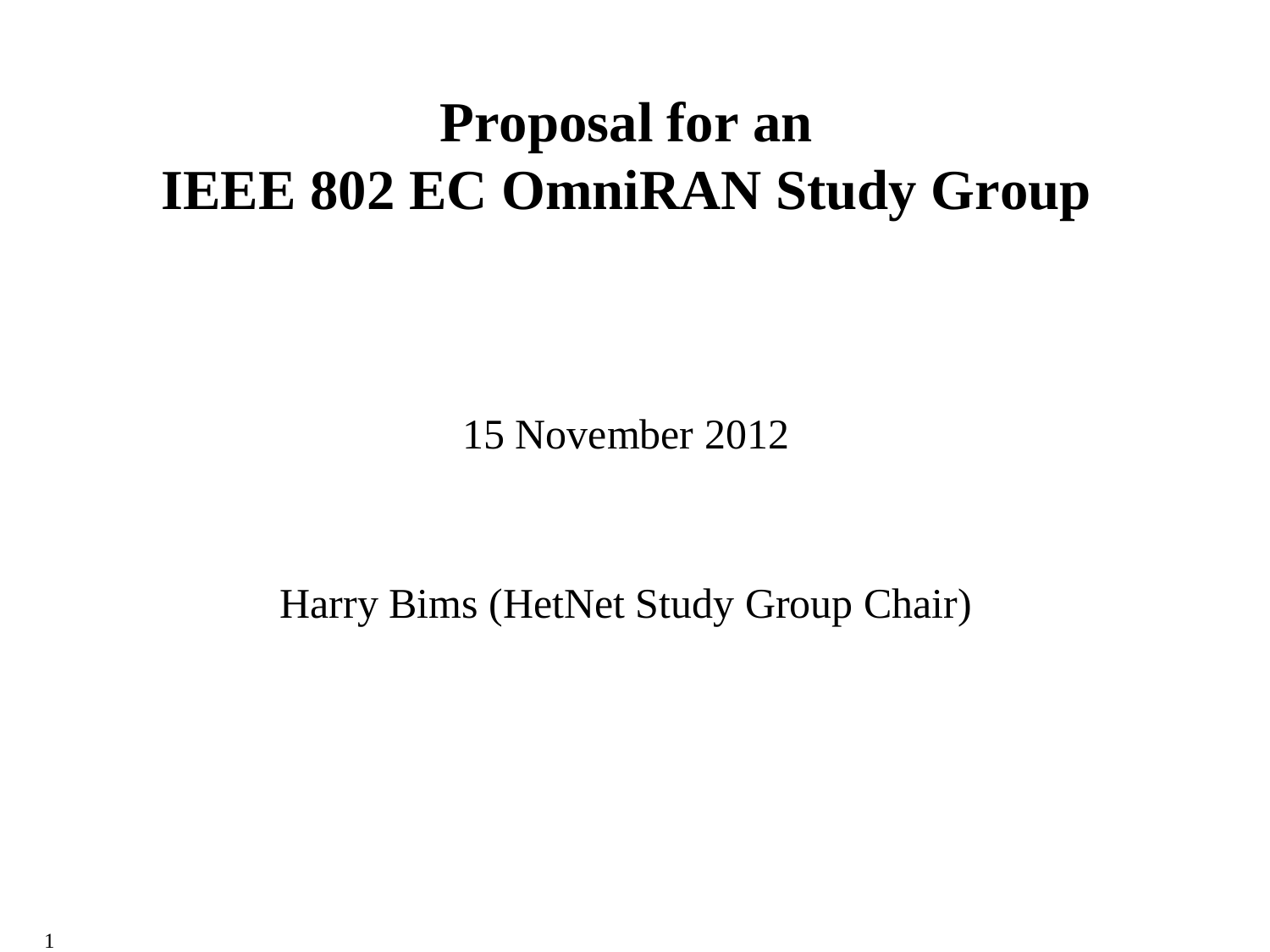#### "OmniRAN" Terminology

- OMNI: "Open Mobile Network Interface"
- IEEE "Area Networks", such as:
	- LAN: Local Area Network
	- MAN: Metropolitan Area Network
	- PAN: Personal Area Network
	- RAN: Regional Area Network
	- etc.
- OmniRAN:
	- "Omni-Range Area Network", based on OMNI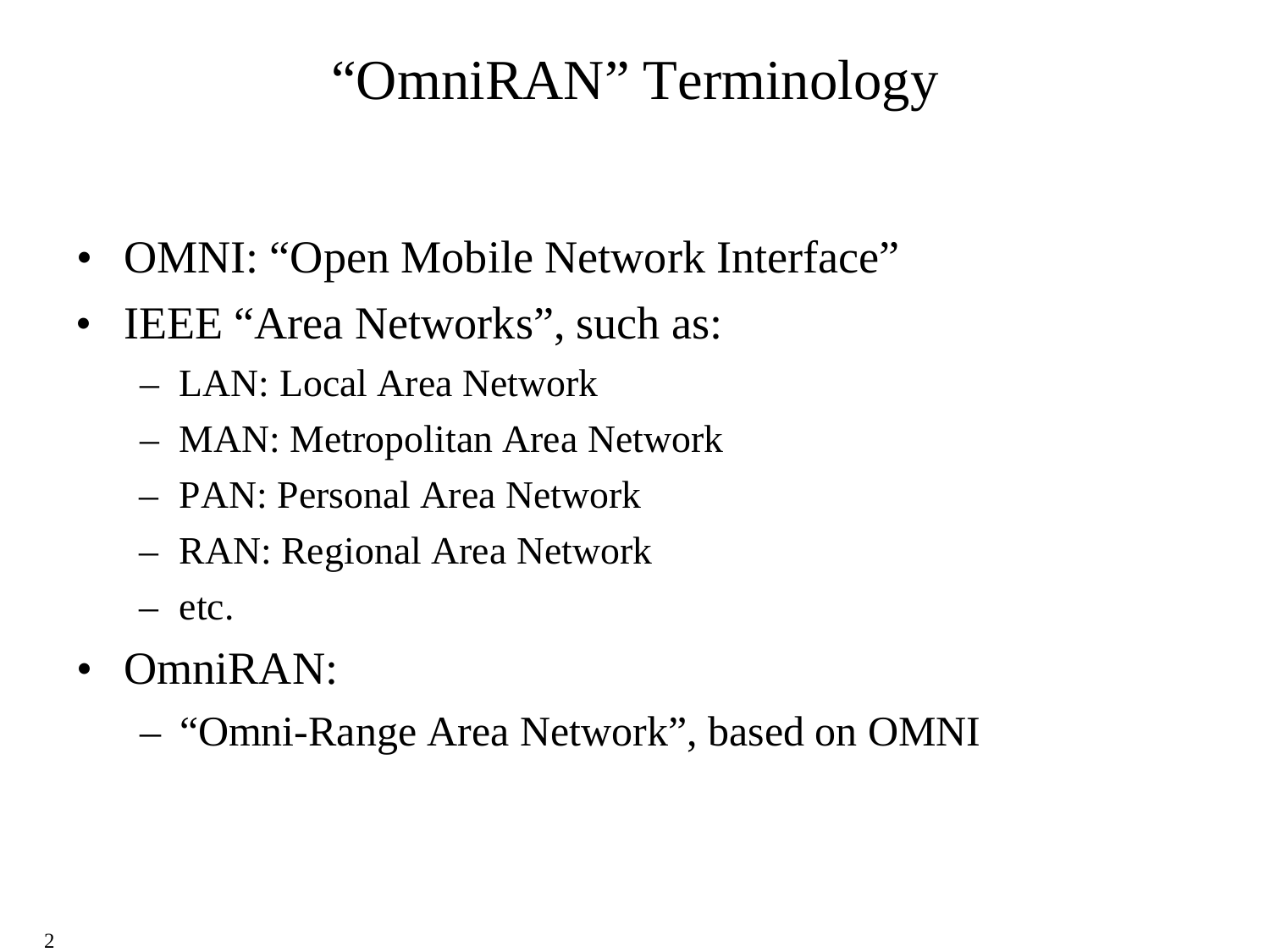## OmniRAN History

- Mar 16: IEEE 802 initiated 802.16 HetNet Study Group (SG)
- May 14-17: First HetNet SG session, resulting in – Call for Contributions on OMNI standard
- July 16: IEEE 802 OmniRAN Tutorial
- July 16-19: Second HetNet SG session
- July 20: HetNet SG renewal
- July 25: IEEE 802 / IETF coordination meeting (Milpitas)
- Sep 17-21: Third HetNet SG session
- Nov 12-15: Fourth HetNet SG session
	- Two contributions from non-participants expressing interest and need
		- "The use of OMNIRAN can open the door to the use of more IEEE 802 technologies as part of the operator´s RAN in a managed way" {"RAN": radio access network}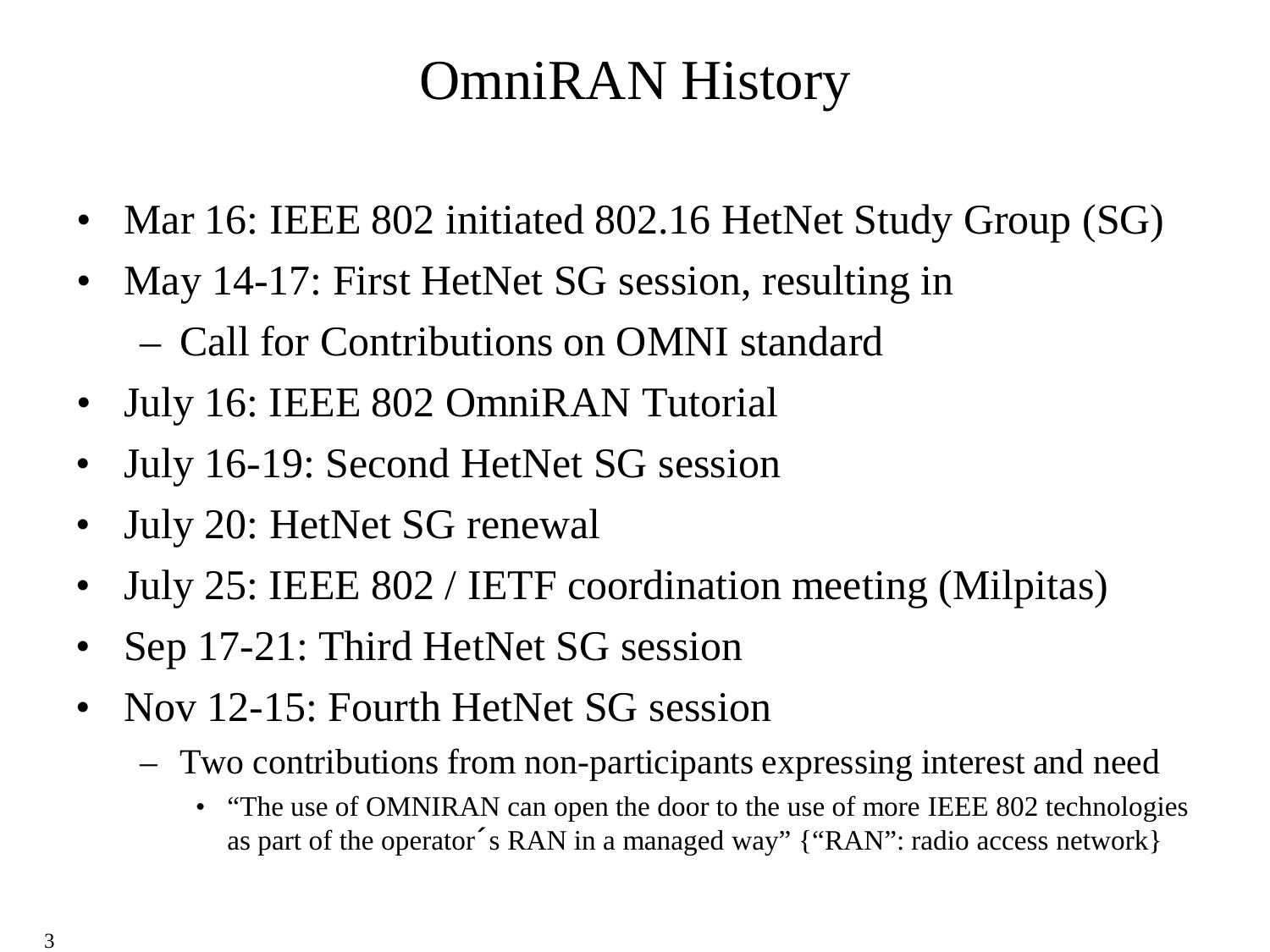## July 16 OmniRAN Tutorial

- Audience: IEEE 802 Plenary, San Diego
- Title: Heterogeneous Networking among the IEEE 802 Family – Proposal for an Open Mobile Network Interface (OMNI) Standard
	- Roger Marks (Consensii LLC; 802.16 Member and Chair)
	- Harry Bims (Bims Laboratories, Inc.; 802.16 Member & HetNet SG Chair)
	- Max Riegel (Nokia Siemens Networks; 802.11 Member)
	- Charlie Perkins (Huawei; 802.21 Member)
	- Juan Carlos Zuniga (InterDigital; former 802.21 Vice Chair)
- Abstract: Proposals arising in the IEEE 802.16 Study Group on Heterogeneous Networks (HetNet Study Group) have suggested the development of a new IEEE 802 Open Mobile Network Interface (OMNI) standard to specify a common method of heterogeneous networking among all (or at least many) IEEE 802 access technologies for mobile broadband IP services. This tutorial highlights discussions within the Study Group and current plans, particularly in the context of related activities and specifications from other organizations, including IETF and the WiMAX Forum. The intent is to inform IEEE 802 participants about the current thoughts, directions and evolving plans, including considerations about the best home for eventual standardization work, and to encourage additional perspectives.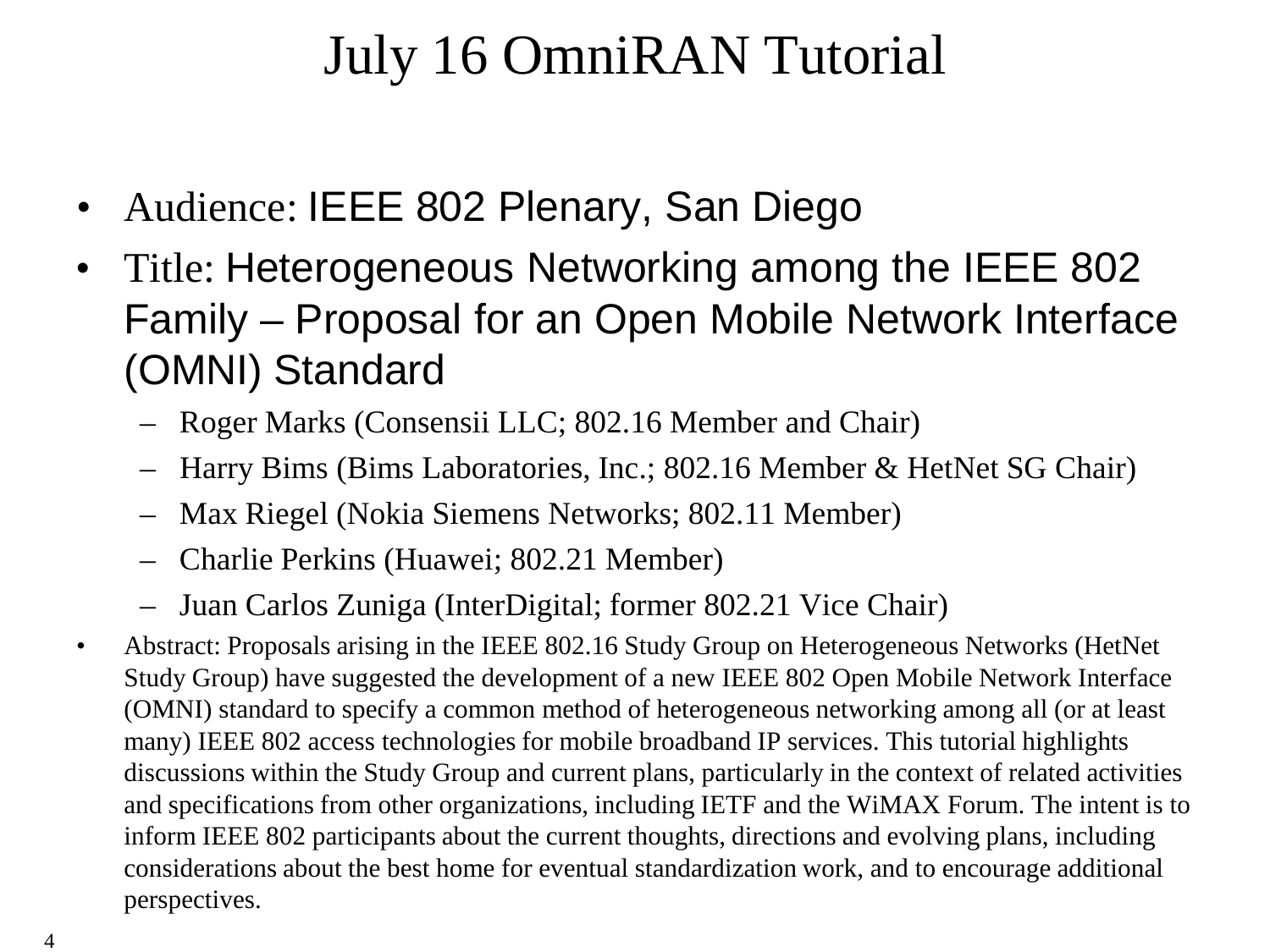## OmniRAN SG Schedule Expectations

- 2012-11-16: approval of EC SG
	- Issue call for contributions and external SDO communications
- 2013-01-14 through 2013-01-18: first EC SG meeting
	- Vancouver
- 2013-03-18 through 2013-03-22: second EC SG meeting
	- Orlando
	- Presentation to IETF groups at meeting the prior week
	- Expectation for SG renewal request
- 2013-05-13 through 2013-05-17: third EC SG meeting
	- Waikoloa
	- PAR drafting and preparation for submission to EC
- 2013-07-15 through 2013-07-19: fourth EC SG meeting
	- Geneva
	- Expectation of EC approval of draft PAR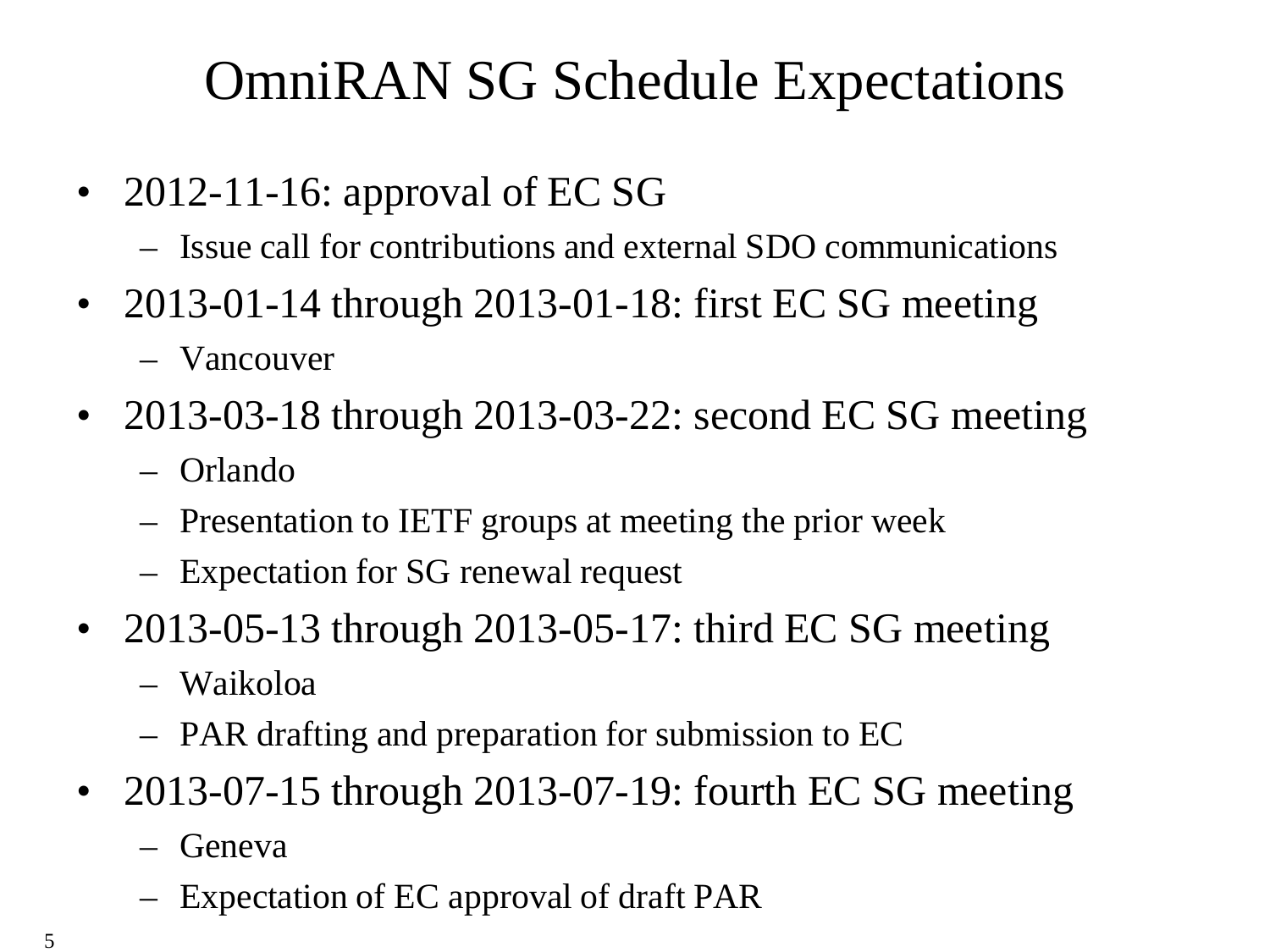#### Call for Contributions Content

- On 15 November 2012, the IEEE 802 Executive Committee chartered the OmniRAN Executive Committee Study Group (SG) to study an Open Mobile Network Interface for Omni-Range Area Networks. The SG is chartered through 22 March 2013, with an expectation of renewal through 19 July 2013. The will meet the week of 14 January 2013 in Vancouver, Canada and the week of 18 March in Orlando, USA.
- Further details are available in documentation at the SG web site  $\langle$ link $\rangle$ .
- The SG hereby solicits input documentation to progress the development of the work. The Study Group particularly seeks inputs on the following topics:
- (1) OmniRAN use cases.
- (2) Proposals regarding the OmniRAN architecture as it might be developed within IEEE 802.
- (3) Proposals regarding the specific functionality to be provided by the OmniRAN, with prioritization expectations for the first project.
- Instructions for document submission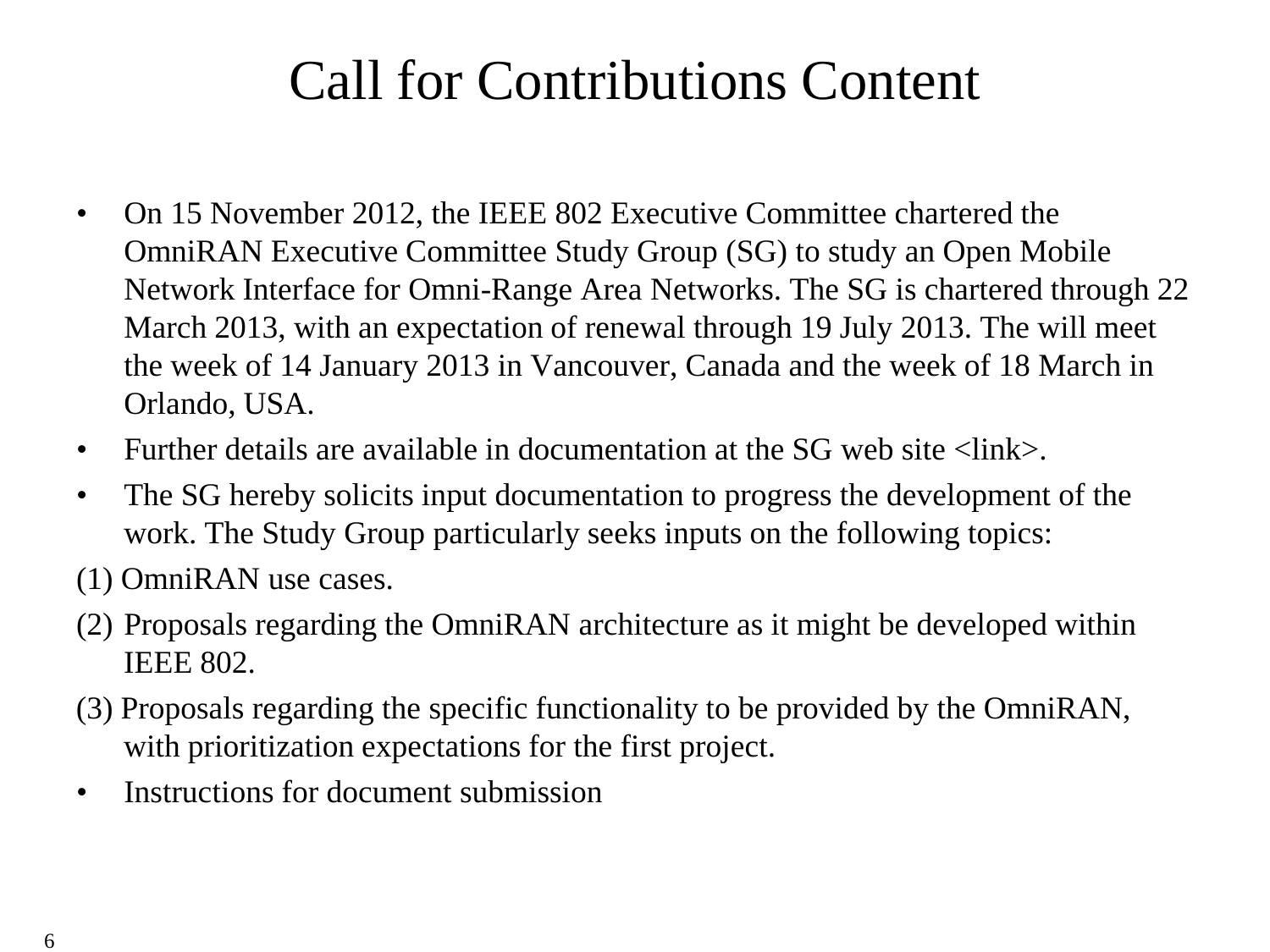# Initial External SDO Communications Content

- To: IETF, 3GPP, Broadband Forum, CableLabs, WiMAX Forum, Wi-Fi Alliance, Wireless Broadband Alliance, and others as appropriate
- Content:
	- Notification of the initiation of the new SG
	- Call attention to EC SG document created from IEEE 802.16-12- 0670R1
	- Call attention to the Call for Contributions